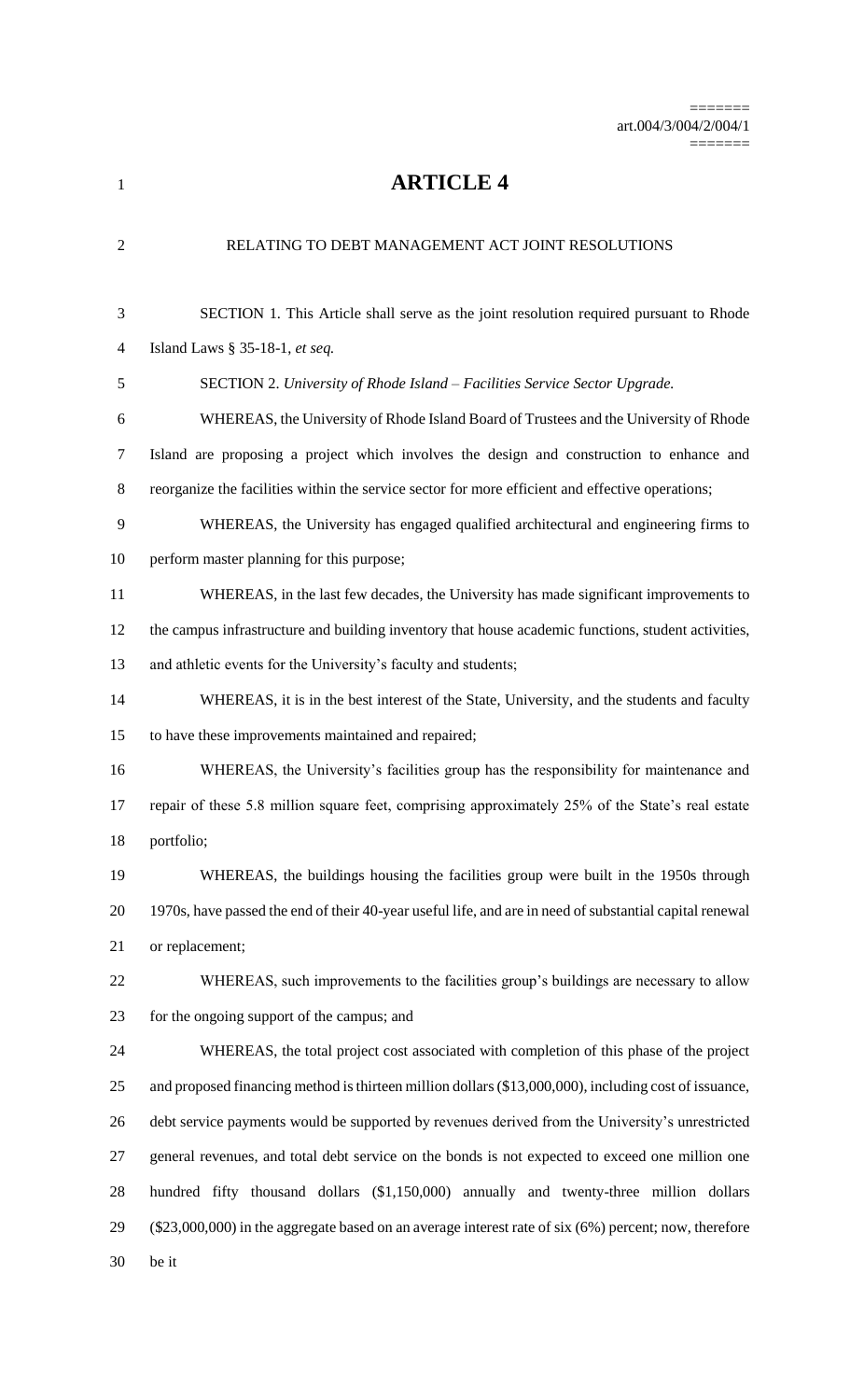RESOLVED, that this General Assembly hereby approves financing in an amount not to exceed thirteen million dollars (\$13,000,000) for the facilities service sector upgrade project at the University of Rhode Island; and be it further

 RESOLVED, that, this Joint Resolution shall take effect upon passage by this General Assembly.

SECTION 3. *University of Rhode Island – Utility Infrastructure Upgrade Phase II.* 

 WHEREAS, the University of Rhode Island Board of Trustees and the University of Rhode Island are proposing a project which involves the engineering and construction of upgrades and component replacements to five municipal-level Kingston Campus utility systems;

 WHEREAS, the University has engaged qualified engineering firms to examine its major infrastructure systems;

 WHEREAS, based on the condition and capabilities of these systems, the studies have concluded that replacement of components and reconfiguration was advisable for each of these extensive systems to ensure necessary steam, water, sanitary, and electrical support for the University's campuses for the next 20-40 years;

 WHEREAS, the University has also developed the required Storm Water Management Plan for the Kingston Campus, which provides guidelines that are being incorporated into new building projects under development and are driving stand-alone storm water infrastructure projects as well;

 WHEREAS, the University has successfully completed many extremely important individual utility infrastructure projects in its continuing progression of work to upgrade and replace infrastructure systems but now needs additional investments beyond annual capital resources;

 WHEREAS, this project is the second phase in a phased implementation plan to upgrade and improve the reliability of infrastructure on the University of Rhode Island's campuses; and

 WHEREAS, the total project cost associated with completion of this phase of the project and proposed financing method is fifteen million four hundred fifty thousand dollars (\$15,450,000), including cost of issuance, debt service payments would be supported by revenues derived from the University's unrestricted general revenues, and total debt service on the bonds is not expected to exceed one million three hundred fifty thousand dollars (\$1,350,000) annually and twenty-seven million dollars (\$27,000,000) in the aggregate based on an average interest rate of six (6%) percent; now, therefore be it

 RESOLVED, that this General Assembly hereby approves financing in an amount not to exceed fifteen million four hundred fifty thousand dollars (\$15,450,000) for the Utility

## Art4

## RELATING TO DEBT MANAGEMENT ACT JOINT RESOLUTIONS

(Page -2-)